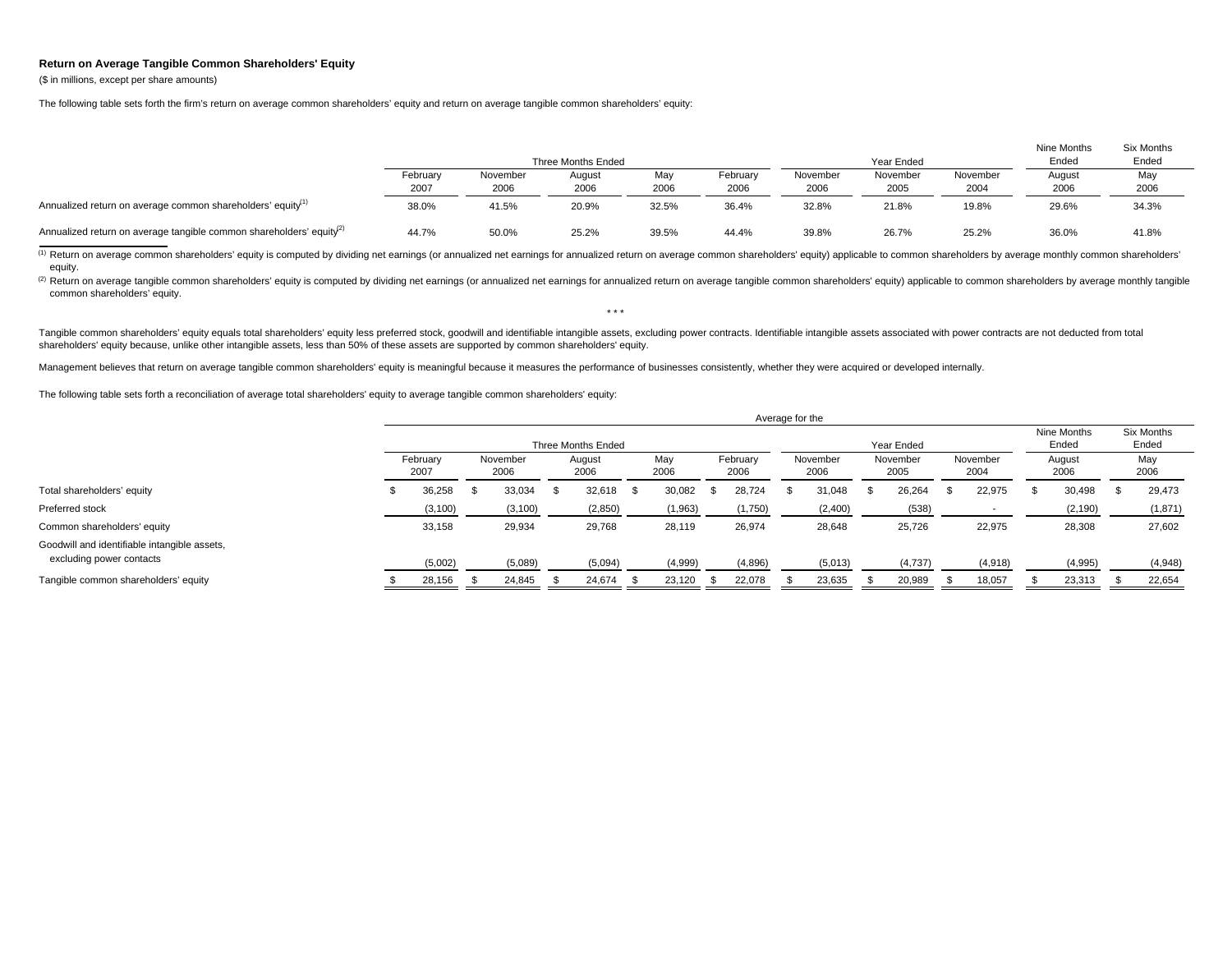## **Adjusted Assets, Tangible Equity Capital, Adjusted Leverage Ratio and Tangible Book Value Per Common Share**

(\$ in millions, except per share amounts)

The following table sets forth information on the firm's assets, shareholders' equity, leverage ratios and book value per common share:

|                                          |    | AS UI         |    |               |     |               |     |               |    |               |     |               |     |               |
|------------------------------------------|----|---------------|----|---------------|-----|---------------|-----|---------------|----|---------------|-----|---------------|-----|---------------|
|                                          |    | February 2007 |    | August 2006   |     | May 2006      |     | February 2006 |    | November 2006 |     | November 2005 |     | November 2004 |
| Total assets                             | ж  | 912,495       | Эħ | 798,309       | \$. | 798,884       |     | 758,821       | S  | 838,201       | \$. | 706,804       |     | 531,379       |
| Adjusted assets <sup>(1)</sup>           |    | 606,139       |    | 523,083       |     | 522,336       |     | 495,086       |    | 541,033       |     | 466,500       |     | 347,082       |
| Total shareholders' equity               |    | 36,900        |    | 33,493        |     | 31,800        |     | 28,915        |    | 35,786        |     | 28,002        |     | 25,079        |
| Tangible equity capital (2)              |    | 34,662        |    | 31,113        |     | 29,488        |     | 26,717        |    | 33,517        |     | 26,030        |     | 22,958        |
| Leverage ratio <sup>(3)</sup>            |    | 24.7 x        |    | $23.8 \times$ |     | $25.1 \times$ |     | $26.2 \times$ |    | 23.4 x        |     | $25.2 \times$ |     | $21.2 \times$ |
| Adjusted leverage ratio <sup>(4)</sup>   |    | 17.5 $x$      |    | $16.8 \times$ |     | $17.7 \times$ |     | $18.5 \times$ |    | $16.1 \times$ |     | $17.9 \times$ |     | 15.1 x        |
| Common shareholders' equity              | \$ | 33.800        | \$ | 30,393        | \$  | 29,200        | \$  | 27,165        | \$ | 32,686        | -\$ | 26,252        | \$. | 25,079        |
| Tangible common shareholders' equity (5) |    | 28,812        |    | 25,263        |     | 24,138        |     | 22,217        |    | 27,667        |     | 21,530        |     | 20,208        |
| Book value per common share (6)          | \$ | 77.12         | \$ | 67.87         | \$  | 64.92         | \$. | 60.42         | \$ | 72.62         | -\$ | 57.02         | \$  | 50.77         |
| Tangible book value per common share (1) |    | 65.74         |    | 56.42         |     | 53.66         |     | 49.42         |    | 61.47         |     | 46.76         |     | 40.91         |

 $A = 1$ 

<sup>(1)</sup> Adjusted assets excludes (i) low-risk collateralized assets generally associated with the matched book and securities lending businesses (which is calculated by adding securities borrowed and financial instruments pu under agreements to resell, at fair value, and then subtracting nonderivative short positions), (ii) cash and securities we segregate for regulatory and other purposes and (iii) goodwill and identifiable intangible assets, power contracts. Identifiable intangible assets associated with power contracts are not deducted from total assets in order to be consistent with the calculation of tangible equity capital and the adjusted leverage ratio ( footnote 2 below). The following table sets forth a reconciliation of total assets to adjusted assets:

|                                     |                                                              |   |               |               |     |            | As of         |               |               |               |
|-------------------------------------|--------------------------------------------------------------|---|---------------|---------------|-----|------------|---------------|---------------|---------------|---------------|
|                                     |                                                              |   | February 2007 | August 2006   |     | May 2006   | February 2006 | November 2006 | November 2005 | November 2004 |
| Total assets                        |                                                              | S | 912,495       | \$<br>798,309 | -SS | 798,884    | 758,821       | \$<br>838,201 | \$<br>706,804 | \$<br>531,379 |
| Deduct:                             | Securities borrowed<br>Financial instruments purchased under |   | (241, 270)    | (210, 190)    |     | (210, 287) | (200, 017)    | (219, 342)    | (191, 800)    | (155,086)     |
| agreements to resell, at fair value |                                                              |   | (81, 866)     | (82, 958)     |     | (86, 944)  | (96, 442)     | (82, 126)     | (83, 619)     | (44, 257)     |
| Add:                                | Financial instruments sold, but not yet purchased,           |   |               |               |     |            |               |               |               |               |
|                                     | at fair value                                                |   | 166,481       | 156,557       |     | 159,801    | 153,887       | 155,805       | 149,071       | 132,097       |
|                                     | Less derivative liabilities                                  |   | (66, 409)     | (57, 196)     |     | (63, 316)  | (55, 259)     | (65, 496)     | (57, 829)     | (64,001)      |
|                                     | Subtotal                                                     |   | 100,072       | 99,361        |     | 96,485     | 98,628        | 90,309        | 91,242        | 68,096        |
| Deduct:                             | Cash and securities segregated for regulatory                |   |               |               |     |            |               |               |               |               |
|                                     | and other purposes                                           |   | (78, 284)     | (76, 309)     |     | (70, 740)  | (60, 956)     | (80,990)      | (51, 405)     | (48, 179)     |
|                                     | Goodwill and identifiable intangible assets.                 |   |               |               |     |            |               |               |               |               |
|                                     | excluding power contacts                                     |   | (4,988)       | (5, 130)      |     | (5,062)    | (4,948)       | (5,019)       | (4, 722)      | (4,871)       |
| Adjusted assets                     |                                                              |   | 606,139       | 523,083       |     | 522,336    | 495,086       | 541,033       | 466,500       | 347,082       |